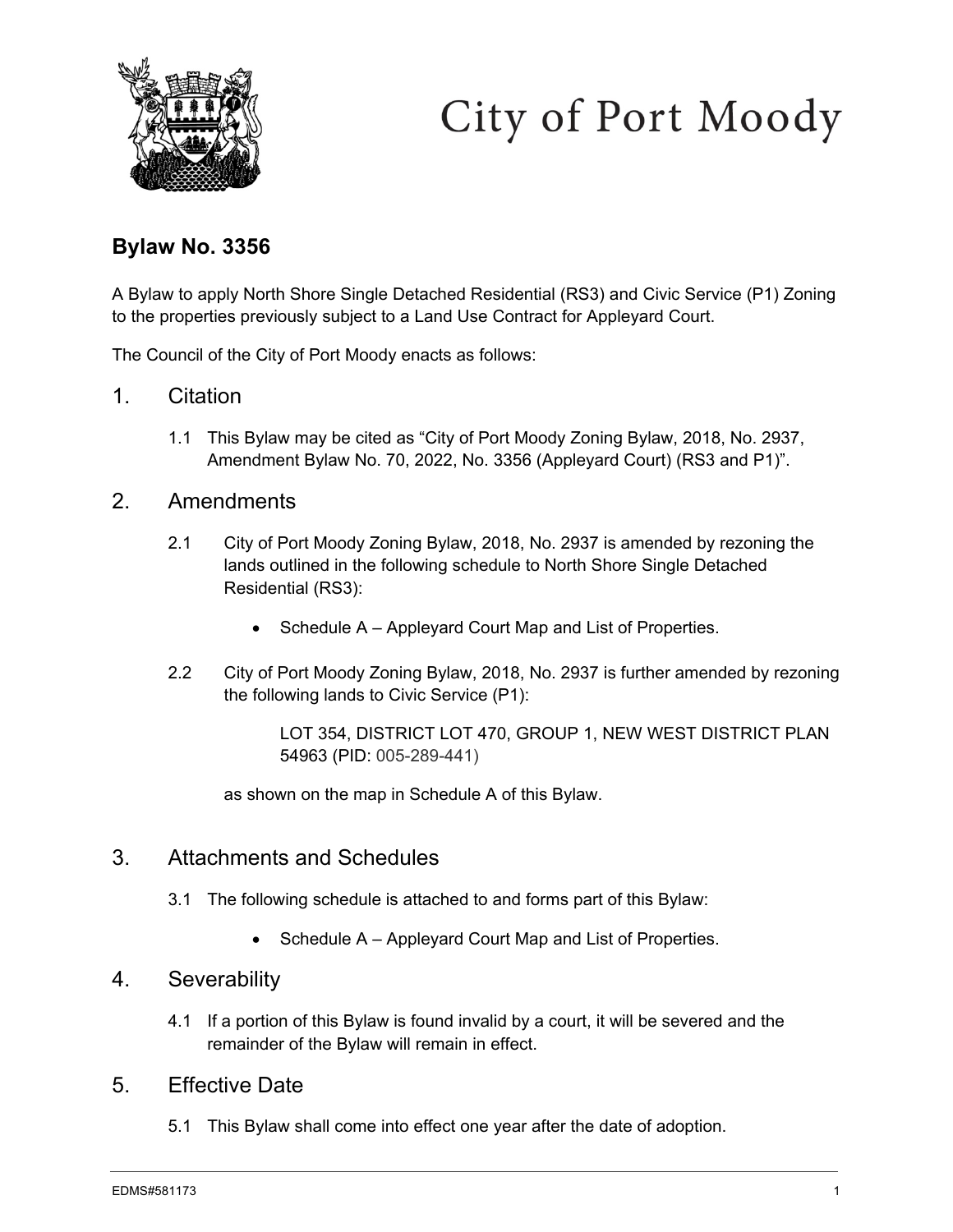Read a first time this 10<sup>th</sup> day of May, 2022.

**Read a second time** this 10<sup>th</sup> day of May, 2022.

**Public Hearing held this \_\_ day of \_\_\_\_\_\_\_\_\_, 2022.** 

**Read a third time** this <u>cause day of  $\frac{1}{2}$ , 2022.</u>

**Adopted** this <u>day of second in the second of  $\overline{\phantom{a}}$ </u>, 2022.

R. Vagramov Mayor

D. Shermer Corporate Officer

I hereby certify that the above is a true copy of Bylaw No. 3356 of the City of Port Moody.

D. Shermer Corporate Officer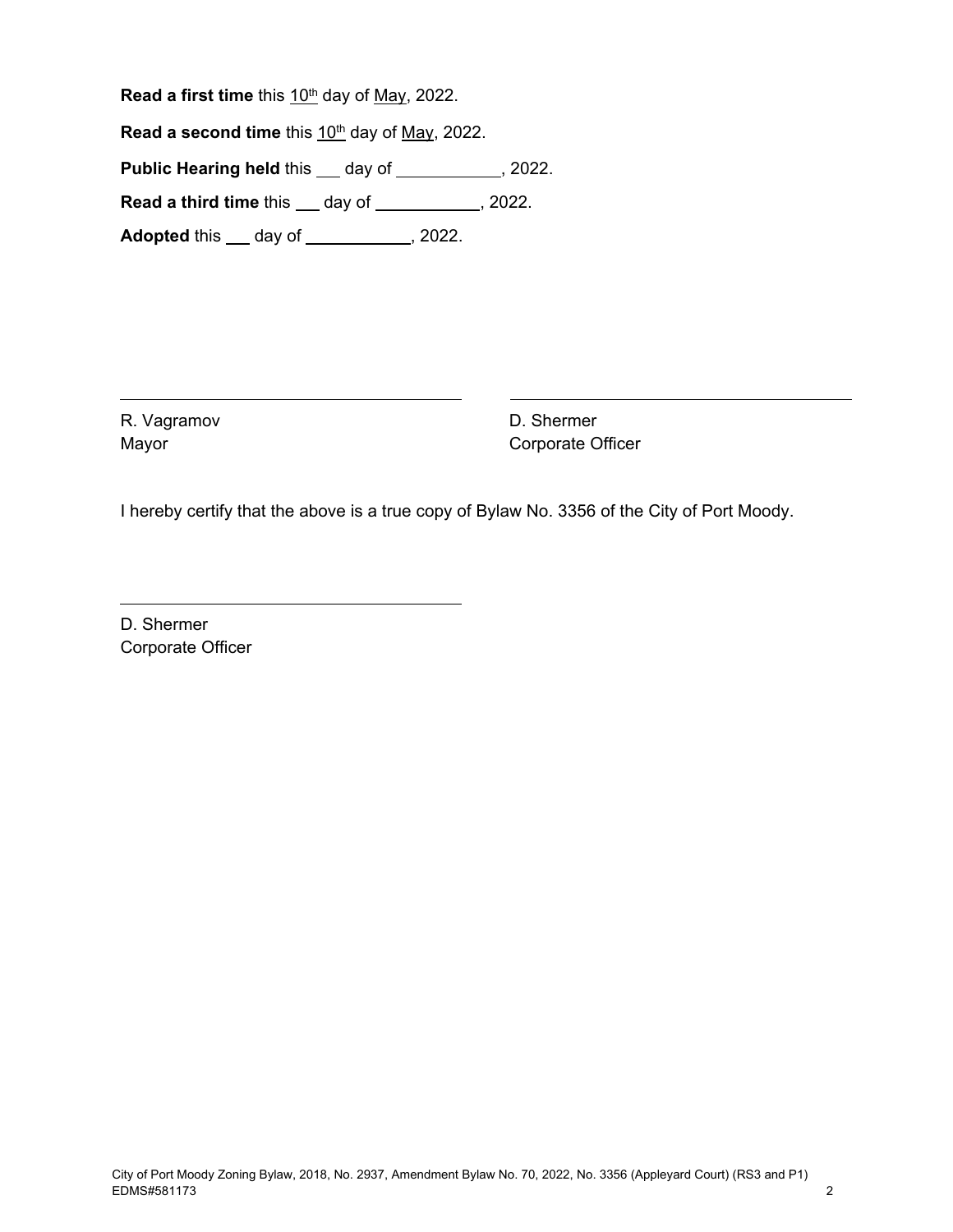

**Schedule A – Appleyard Court Map and List of Properties**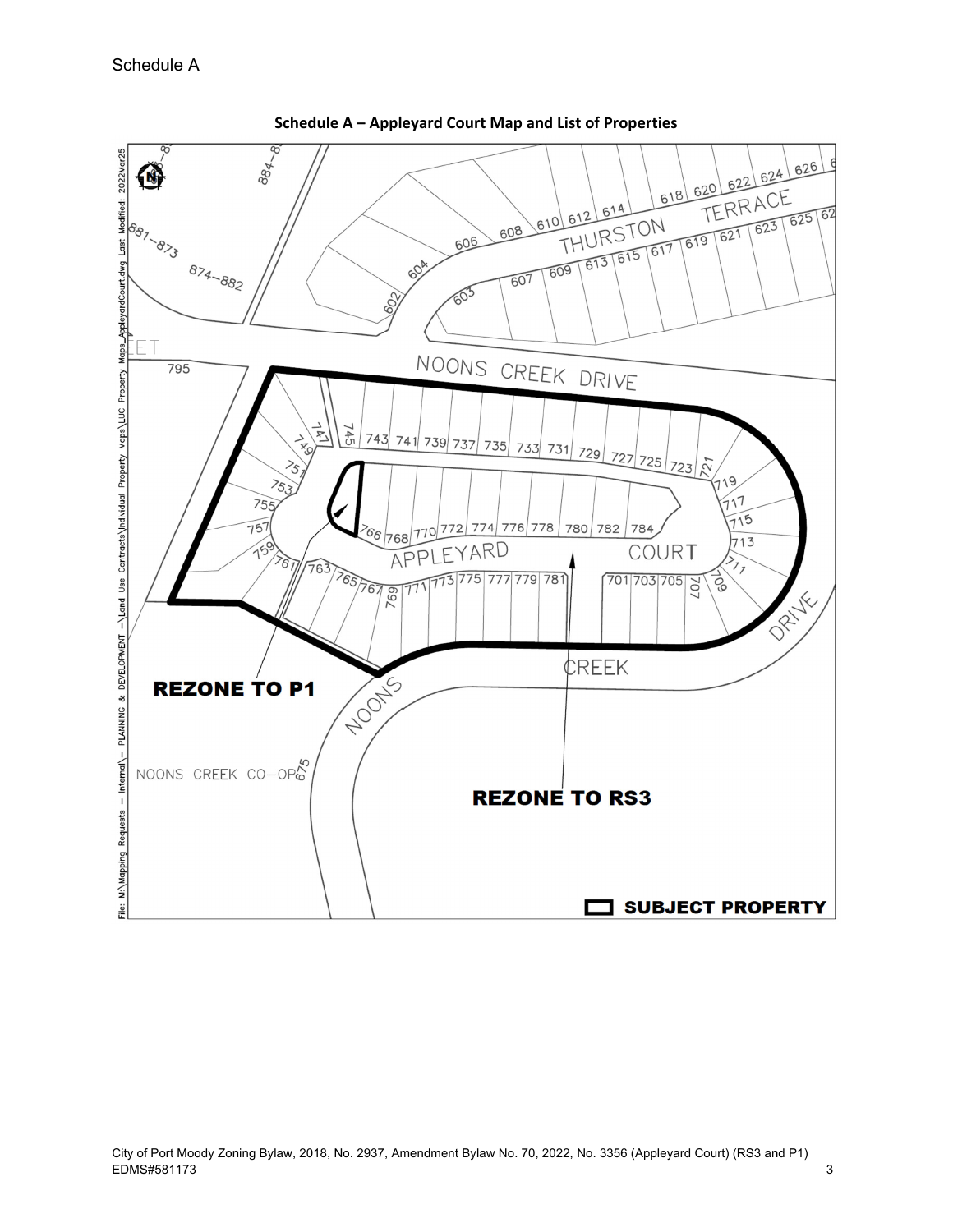List of Properties

| <b>Address</b>      | <b>P.I.D.</b> | <b>Legal Description</b>               |
|---------------------|---------------|----------------------------------------|
| 701 Appleyard Court | 005-295-181   | LOT 303 DISTRICT LOT 470 GROUP 1 NEW   |
|                     |               | <b>WESTMINSTER DISTRICT PLAN 54963</b> |
| 703 Appleyard Court | 005-295-220   | LOT 304 DISTRICT LOT 470 GROUP 1 NEW   |
|                     |               | <b>WESTMINSTER DISTRICT PLAN 54963</b> |
| 705 Appleyard Court | 001-739-883   | LOT 305 DISTRICT LOT 470 GROUP 1 NEW   |
|                     |               | WESTMINSTER DISTRICT PLAN 54963        |
| 707 Appleyard Court | 002-044-871   | LOT 306 DISTRICT LOT 470 GROUP 1 NEW   |
|                     |               | <b>WESTMINSTER DISTRICT PLAN 54963</b> |
| 709 Appleyard Court | 005-295-262   | LOT 307 DISTRICT LOT 470 GROUP 1 NEW   |
|                     |               | WESTMINSTER DISTRICT PLAN 54963        |
| 711 Appleyard Court | 005-295-335   | LOT 308 DISTRICT LOT 470 GROUP 1 NEW   |
|                     |               | WESTMINSTER DISTRICT PLAN 54963        |
| 713 Appleyard Court | 005-295-360   | LOT 309 DISTRICT LOT 470 GROUP 1 NEW   |
|                     |               | <b>WESTMINSTER DISTRICT PLAN 54963</b> |
| 715 Appleyard Court | 005-295-386   | LOT 310 DISTRICT LOT 470 GROUP 1 NEW   |
|                     |               | WESTMINSTER DISTRICT PLAN 54963        |
| 717 Appleyard Court | 005-295-424   | LOT 311 DISTRICT LOT 470 GROUP 1 NEW   |
|                     |               | <b>WESTMINSTER DISTRICT PLAN 54963</b> |
| 719 Appleyard Court | 001-499-408   | LOT 312 DISTRICT LOT 470 GROUP 1 NEW   |
|                     |               | <b>WESTMINSTER DISTRICT PLAN 54963</b> |
| 721 Appleyard Court | 001-478-273   | LOT 313 DISTRICT LOT 470 GROUP 1 NEW   |
|                     |               | WESTMINSTER DISTRICT PLAN 54963        |
| 723 Appleyard Court | 005-294-631   | LOT 314 DISTRICT LOT 470 GROUP 1 NEW   |
|                     |               | <b>WESTMINSTER DISTRICT PLAN 54963</b> |
| 725 Appleyard Court | 005-295-467   | LOT 315 DISTRICT LOT 470 GROUP 1 NEW   |
|                     |               | <b>WESTMINSTER DISTRICT PLAN 54963</b> |
| 727 Appleyard Court | 005-295-491   | LOT 316 DISTRICT LOT 470 GROUP 1 NEW   |
|                     |               | WESTMINSTER DISTRICT PLAN 54963        |
| 729 Appleyard Court | 005-295-513   | LOT 317 DISTRICT LOT 470 GROUP 1 NEW   |
|                     |               | WESTMINSTER DISTRICT PLAN 54963        |
| 731 Appleyard Court | 005-295-556   | LOT 318 DISTRICT LOT 470 GROUP 1 NEW   |
|                     |               | <b>WESTMINSTER DISTRICT PLAN 54963</b> |
| 733 Appleyard Court | 005-295-581   | LOT 319 DISTRICT LOT 470 GROUP 1 NEW   |
|                     |               | WESTMINSTER DISTRICT PLAN 54963        |
| 735 Appleyard Court | 005-295-611   | LOT 320 DISTRICT LOT 470 GROUP 1 NEW   |
|                     |               | WESTMINSTER DISTRICT PLAN 54963        |
| 737 Appleyard Court | 005-295-629   | LOT 321 DISTRICT LOT 470 GROUP 1 NEW   |
|                     |               | <b>WESTMINSTER DISTRICT PLAN 54963</b> |
| 739 Appleyard Court | 005-295-645   | LOT 322 DISTRICT LOT 470 GROUP 1 NEW   |
|                     |               | WESTMINSTER DISTRICT PLAN 54963        |
| 741 Appleyard Court | 005-295-670   | LOT 323 DISTRICT LOT 470 GROUP 1 NEW   |
|                     |               | WESTMINSTER DISTRICT PLAN 54963        |
| 743 Appleyard Court | 005-295-700   | LOT 324 DISTRICT LOT 470 GROUP 1 NEW   |
|                     |               | WESTMINSTER DISTRICT PLAN 54963        |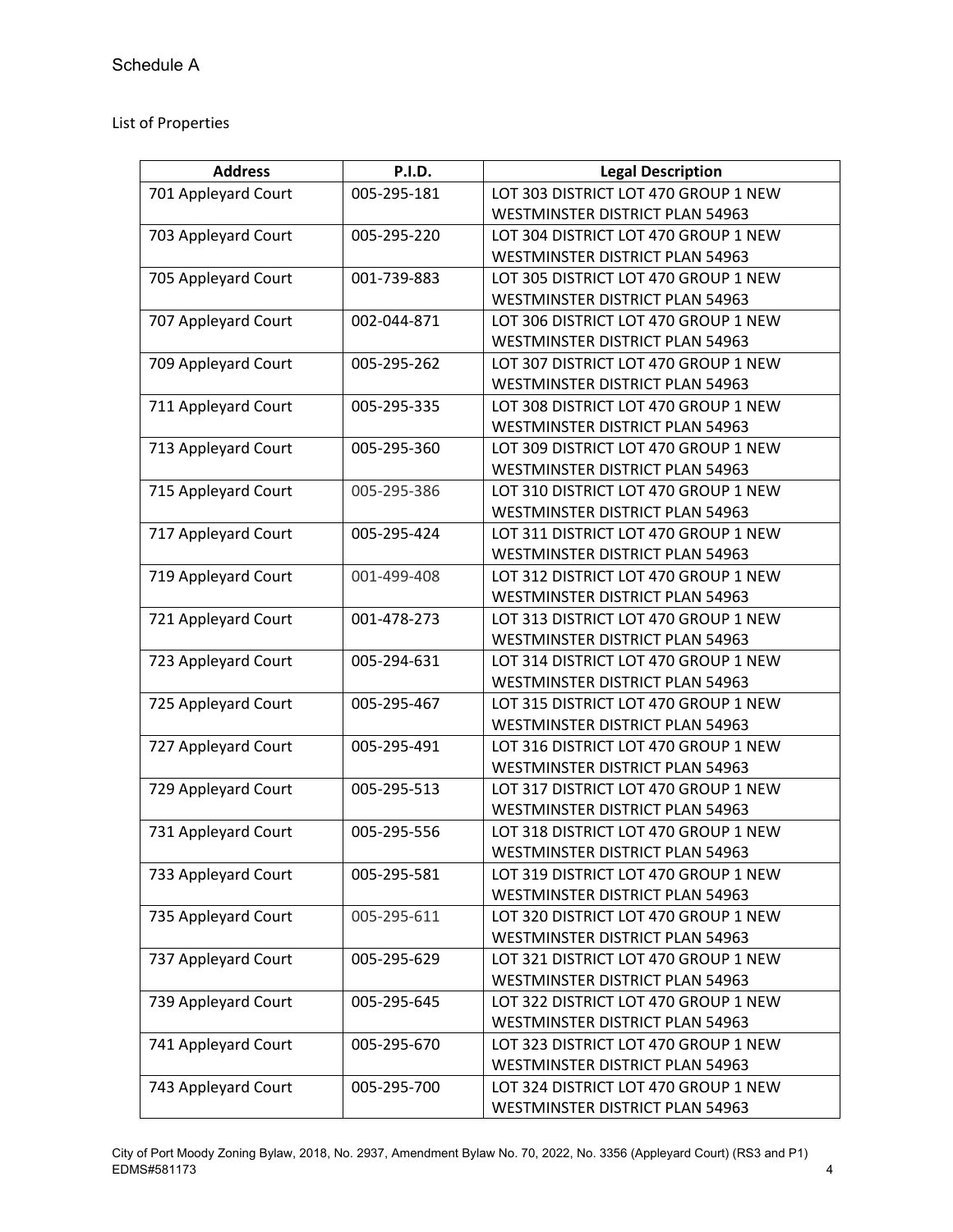| <b>Address</b>      | <b>P.I.D.</b> | <b>Legal Description</b>                                                |
|---------------------|---------------|-------------------------------------------------------------------------|
| 745 Appleyard Court | 003-053-229   | LOT 325 DISTRICT LOT 470 GROUP 1 NEW                                    |
|                     |               | WESTMINSTER DISTRICT PLAN 54963                                         |
| 747 Appleyard Court | 000-599-573   | LOT 326 DISTRICT LOT 470 GROUP 1 NEW                                    |
|                     |               | <b>WESTMINSTER DISTRICT PLAN 54963</b>                                  |
| 749 Appleyard Court | 004-623-321   | LOT 327 DISTRICT LOT 470 GROUP 1 NEW                                    |
|                     |               | WESTMINSTER DISTRICT PLAN 54963                                         |
| 751 Appleyard Court | 005-295-726   | LOT 328 DISTRICT LOT 470 GROUP 1 NEW                                    |
|                     |               | <b>WESTMINSTER DISTRICT PLAN 54963</b>                                  |
| 753 Appleyard Court | 001-303-716   | LOT 329 DISTRICT LOT 470 GROUP 1 NEW                                    |
|                     |               | <b>WESTMINSTER DISTRICT PLAN 54963</b>                                  |
| 755 Appleyard Court | 005-295-742   | LOT 330 DISTRICT LOT 470 GROUP 1 NEW                                    |
|                     |               | WESTMINSTER DISTRICT PLAN 54963                                         |
| 757 Appleyard Court | 005-295-751   | LOT 331 DISTRICT LOT 470 GROUP 1 NEW                                    |
|                     |               | WESTMINSTER DISTRICT PLAN 54963                                         |
| 759 Appleyard Court | 002-785-153   | LOT 332 OF DISTRICT LOT 470 GROUP 1 NEW                                 |
|                     |               | <b>WESTMINSTER DISTRICT PLAN 54963</b>                                  |
| 761 Appleyard Court | 000-466-859   | LOT 333 DISTRICT LOT 470 GROUP 1 NEW                                    |
|                     |               | <b>WESTMINSTER DISTRICT PLAN 54963</b>                                  |
| 763 Appleyard Court | 005-295-785   | LOT 334 DISTRICT LOT 470 GROUP 1 NEW                                    |
|                     |               | <b>WESTMINSTER DISTRICT PLAN 54963</b>                                  |
| 765 Appleyard Court | 005-295-793   | LOT 335 DISTRICT LOT 470 GROUP 1 NEW                                    |
|                     |               | WESTMINSTER DISTRICT PLAN 54963                                         |
| 766 Appleyard Court | 005-289-424   | LOT 353 DISTRICT LOT 470 GROUP 1 NEW                                    |
|                     |               | WESTMINSTER DISTRICT PLAN 54963                                         |
| 767 Appleyard Court | 000-501-182   | LOT 336 DISTRICT LOT 470 GROUP 1 NEW                                    |
|                     |               | WESTMINSTER DISTRICT PLAN 54963                                         |
| 768 Appleyard Court | 005-289-394   | LOT 352 DISTRICT LOT 470 GROUP 1 NEW                                    |
|                     | 005-288-967   | WESTMINSTER DISTRICT PLAN 54963<br>LOT 337 DISTRICT LOT 470 GROUP 1 NEW |
| 769 Appleyard Court |               | WESTMINSTER DISTRICT PLAN 54963                                         |
| 770 Appleyard Court | 005-289-360   | LOT 351 DISTRICT LOT 470 GROUP 1 NEW                                    |
|                     |               | WESTMINSTER DISTRICT PLAN 54963                                         |
| 771 Appleyard Court | 005-289-068   | LOT 338 DISTRICT LOT 470 GROUP 1 NEW                                    |
|                     |               | WESTMINSTER DISTRICT PLAN 54963                                         |
| 772 Appleyard Court | 004-839-901   | LOT 350 DISTRICT LOT 470 GROUP 1 NEW                                    |
|                     |               | <b>WESTMINSTER DISTRICT PLAN 54963</b>                                  |
| 773 Appleyard Court | 005-289-106   | LOT 339 DISTRICT LOT 470 GROUP 1 NEW                                    |
|                     |               | <b>WESTMINSTER DISTRICT PLAN 54963</b>                                  |
| 774 Appleyard Court | 005-289-327   | LOT 349 DISTRICT LOT 470 GROUP 1 NEW                                    |
|                     |               | WESTMINSTER DISTRICT PLAN 54963                                         |
| 775 Appleyard Court | 005-289-131   | LOT 340 DISTRICT LOT 470 GROUP 1 NEW                                    |
|                     |               | WESTMINSTER DISTRICT PLAN 54963                                         |
| 776 Appleyard Court | 002-168-570   | LOT 348 DISTRICT LOT 470 GROUP 1 NEW                                    |
|                     |               | WESTMINSTER DISTRICT PLAN 54963                                         |
| 777 Appleyard Court | 005-289-165   | LOT 341 DISTRICT LOT 470 GROUP 1 NEW                                    |
|                     |               | WESTMINSTER DISTRICT PLAN 54963                                         |